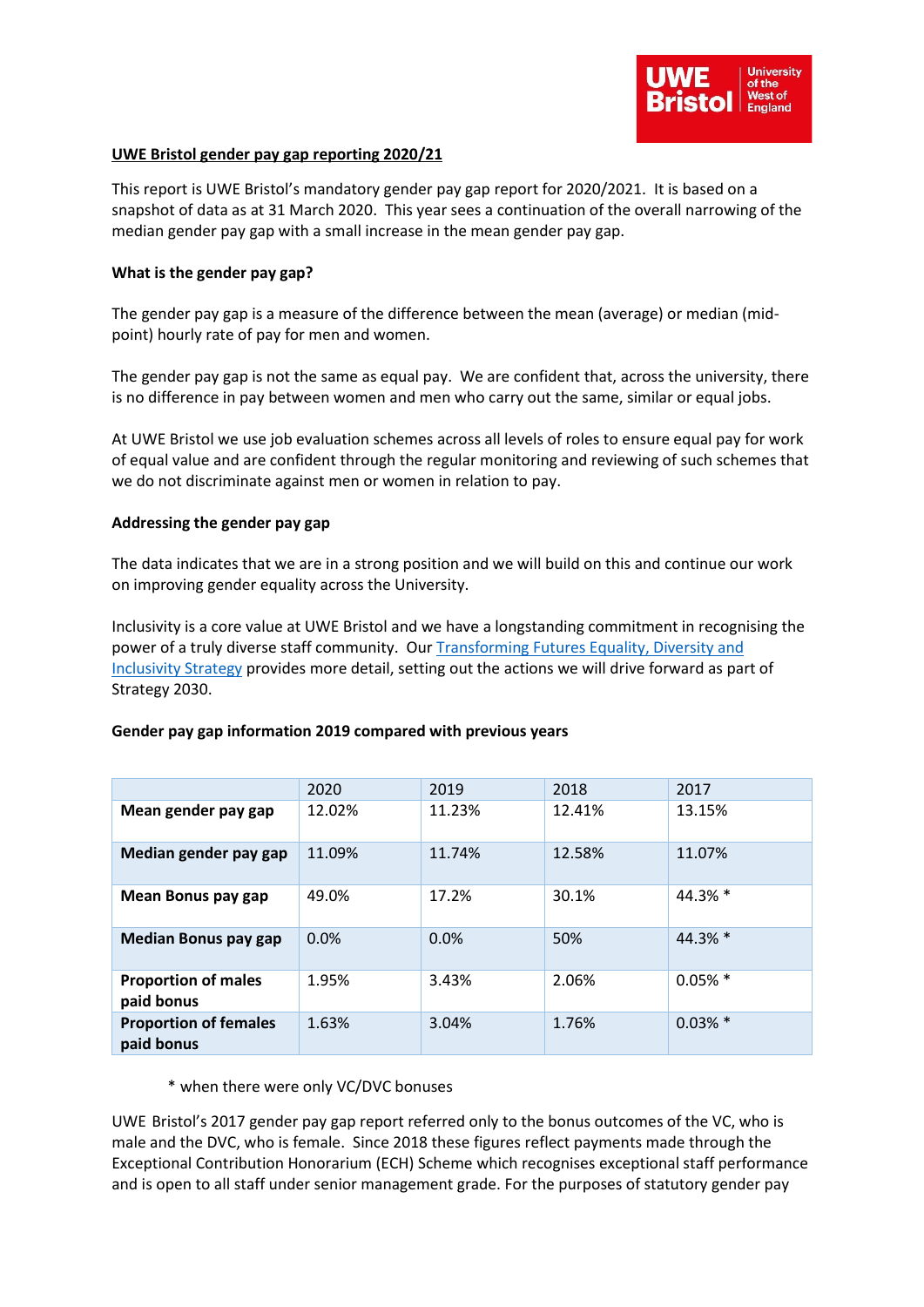

gap reporting, these payments are classed as a bonus. Given the small numbers who received 'bonus' payments, within the statutory definition, we suggest that these figures should be treated with caution.

# **Pay quartiles**



The graph below shows the proportion of men and women by pay quartile 2019

The table below shows the proportion of women and men in each pay quartile for 2020 compared with previous years.

| <b>Quartile</b><br>band            | 2020   |             | 2019   |             | 2018   |             | 2017   |             |
|------------------------------------|--------|-------------|--------|-------------|--------|-------------|--------|-------------|
|                                    | Female | <b>Male</b> | Female | <b>Male</b> | Female | <b>Male</b> | Female | <b>Male</b> |
| <b>Upper</b><br>quartile           | 49%    | 51%         | 50%    | 50%         | 48%    | 52%         | 48%    | 52%         |
| <b>Upper</b><br>middle<br>quartile | 57%    | 43%         | 57%    | 43%         | 57%    | 43%         | 56%    | 44%         |
| <b>Lower</b><br>middle<br>quartile | 64%    | 36%         | 65%    | 35%         | 65%    | 35%         | 64%    | 36%         |
| <b>Lower</b><br>quartile           | 69%    | 31%         | 67%    | 33%         | 69%    | 31%         | 67%    | 33%         |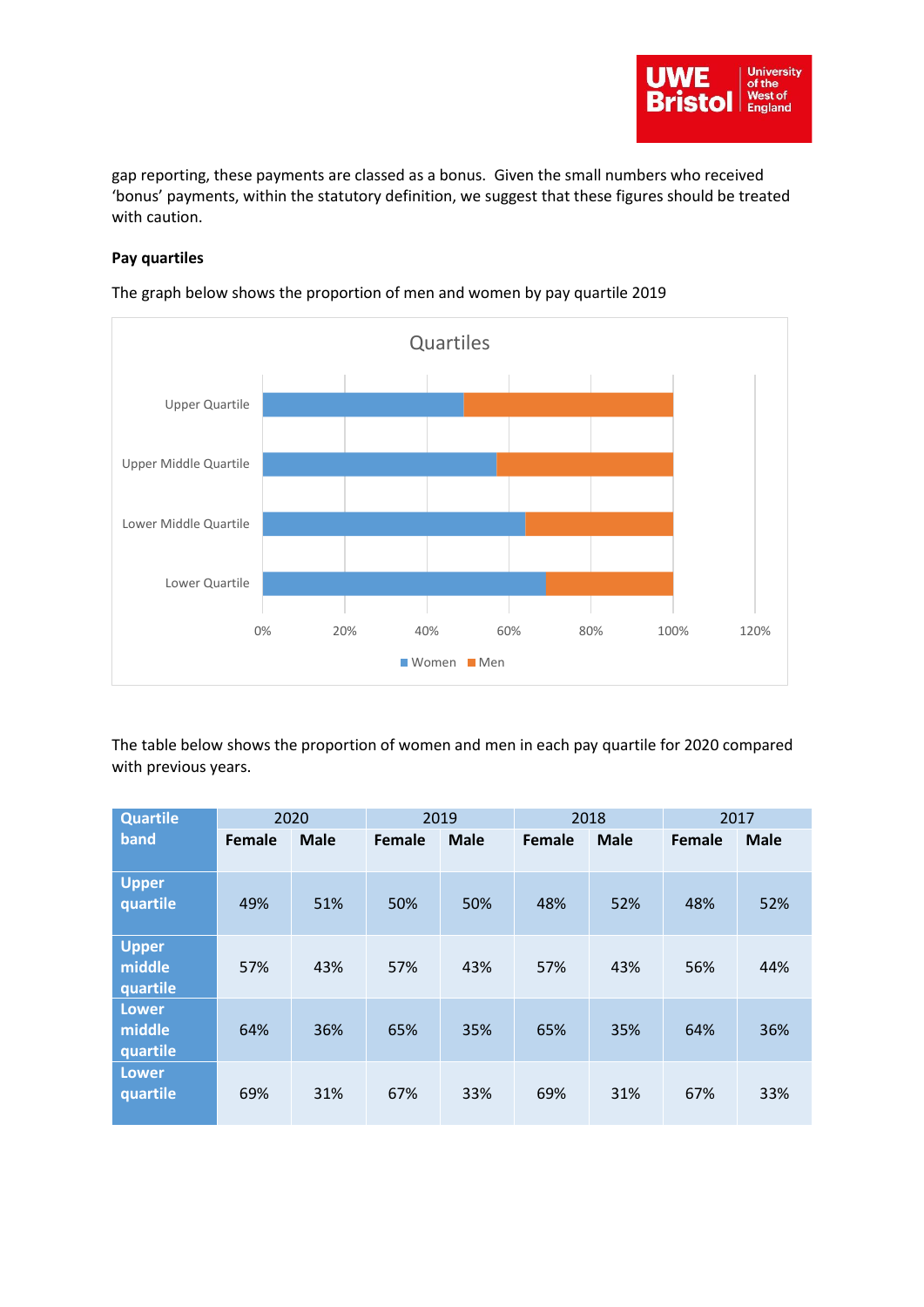

## **Understanding the data**

Since the statutory reporting of gender pay gap data began in 2017, UWE Bristol has seen the gradual closure of its gender pay gap. Our mean gender pay gap fell for two years consecutively in 2018 and 2019 with a slight increase in 2020. The median pay gap has fallen for the last two years.

There continues to be an equal distribution of women and men in the upper pay quartile and a slightly higher representation of women than men in the upper middle pay quartile.

Women continue to predominate in the lower pay quartiles and it is with this group that we need to focus attention. During 2020, UWE Bristol became a Foundation Living Wage employer, meaning that no member of staff will be paid less than the Foundation Living Wage rate (currently £9.50 per hour). In addition, the 2021 New JNCHES pay award included higher uplifts for the lowest paid employees. This focus on increasing pay for those on the lowest pay spines should help to regress the gender pay balance within the lower quartile group.

UWE Bristol recently completed a review of equal pay which, alongside our 2030 Strategy, will help inform work to further reduce the gender pay gap.

The report also highlights that the University's gender pay gap is well below the national average for employees of 15.5% (Source: Office for National Statistics, 2020). It is important to note that the figures reported do not indicate that men and women within UWE Bristol are being paid differently for equal work.

## **Bonus pay**

The Exceptional Contribution Honorarium (ECH) Scheme recognises those colleagues who have made a positive difference and impact to the University and is open to all staff. Awards are based on three flat rates of £500, £1000 and £1500. The bonus scheme for the Vice-Chancellor and Deputy Vice-Chancellor is linked to salary.

## **Delivery of actions on improving the gender pay gap**

**Recruitment** Decoding job descriptions and job adverts to remove gender bias and using language that does not discriminate and can encourage applications from women. Our data at application to shortlisting and shortlisting to appointment is reviewed to identify areas of improvement or to share good practice across UWE.

**Family Friendly Policies** Our policies are designed to allow our staff to develop a positive work life balance and help where ever we can. Policies that support staff with caring responsibilities, provide childcare vouchers, promote flexible working opportunities, paternity and maternity leave are a few of our policies designed to make continual employment easier for women.

**Women Researchers Mentoring Scheme (WRMS)** This scheme provides support to female staff to develop and strengthen their research portfolio, making them more able to compete for senior research roles alongside their male counterparts and addressing the imbalance of male and female staff in senior roles. In the longer term, this scheme helps to achieve the strategic aim of increasing the number of women in senior research roles across UWE.